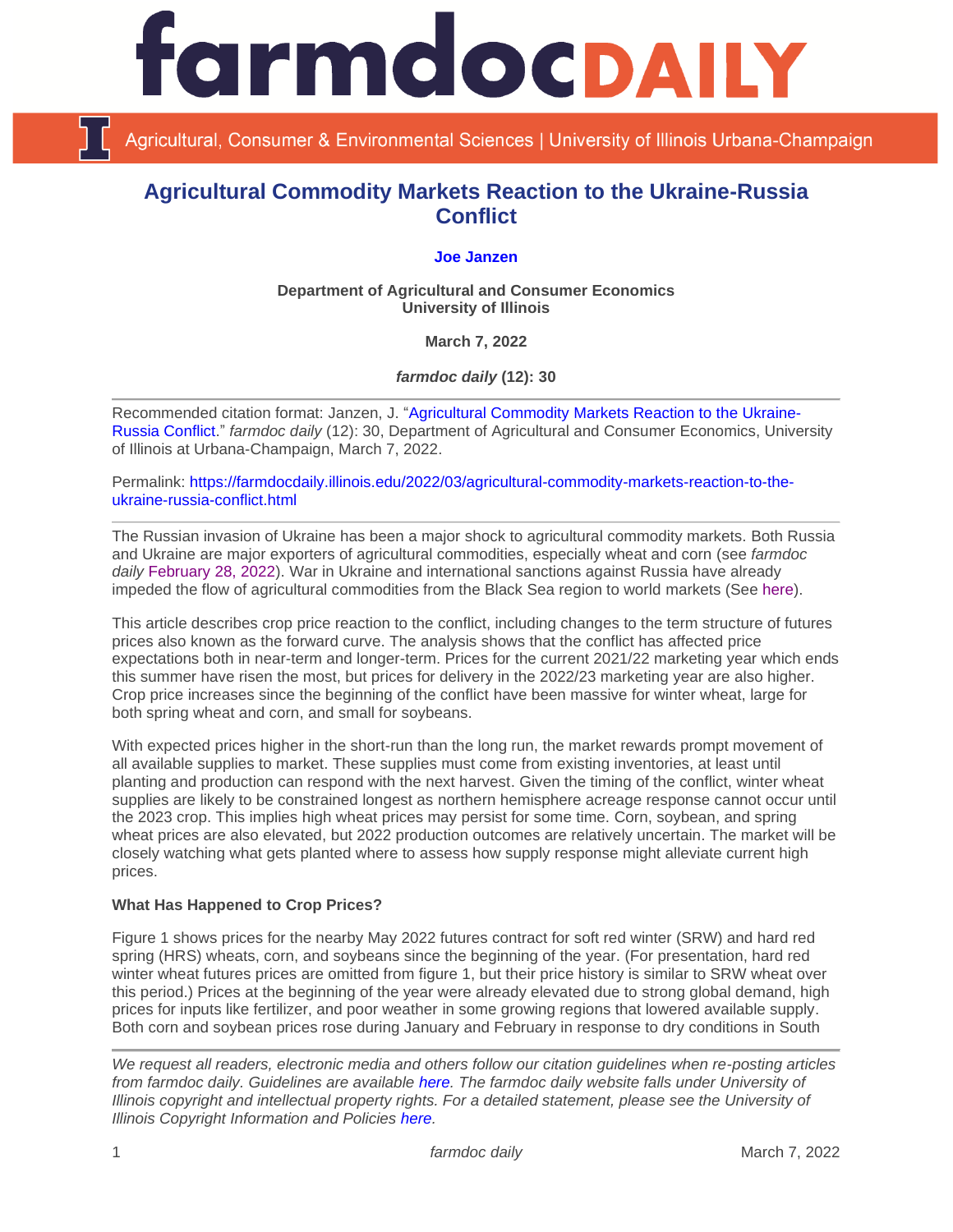America which dramatically shrank corn and soybean crop estimates in Brazil and Argentina. Wheat was less affected by South American weather as this region is relatively less important for global wheat trade.



Prices for all commodities in Figure 1 increased beginning February 22 when Russia made initial steps to initiate military operations in Ukraine. Prices rose further during overnight trade on the evening of February 23 when President Putin announced a full-scale military invasion of Ukraine. This speech was released at 6am on February 24 in Moscow which was 9pm, February 23 in Chicago. The market reaction was swiftest and strongest in SRW wheat that market locked up the limit by 11pm Chicago time on February 23 and remaining up the limit throughout most of February 24.

Since this initial reaction, crop futures prices have continued to rise; as of March 4, the May 2022 SRW wheat futures price was up 50% since February 21, closing the week at \$12.09/bu. In the last week, SRW futures hit price limits in nearby contracts nearly every day. May futures prices for spring wheat and corn have experienced smaller but similarly impactful increases of 19% and 16%, respectively. Meanwhile, soybean futures price levels, though volatile, have hardly moved in comparison with the May 2022 soybean futures contract up less than 4% since February 21.

#### **Background on the Forward Curve**

The commodity forward curve plots prices on a given date for futures contracts with different delivery dates. In a 'normal' market, the forward curve slopes upward to provide incentive to hold commodity inventories; prices for current (nearby) delivery are lower than for later (deferred) delivery in the distant future. A normal market promotes commodity storage to balance current supply and demand and buffer against future shortfalls. Prices tend to be low and stable relative to long-run average price levels and price volatility.

In the opposite case of an 'inverted' market, the forward curve slopes downward. Prices in the near-term are higher than for delivery later to encourage available inventory to be brought to market immediately. This is often in response to supply and demand shocks which have made the commodity scarce in the near-term. In inverted markets, commodity inventories are tight; prices tend to be higher and more variable than long-run average price levels and price volatility.

Inverted markets tend to first appear across marketing years. At the beginning of the marketing year, commodity supplies are replenished by a new harvest. Deferred prices for new crop delivery can be much lower than old crop prices as a result. The first futures contract for new crop delivery is often where an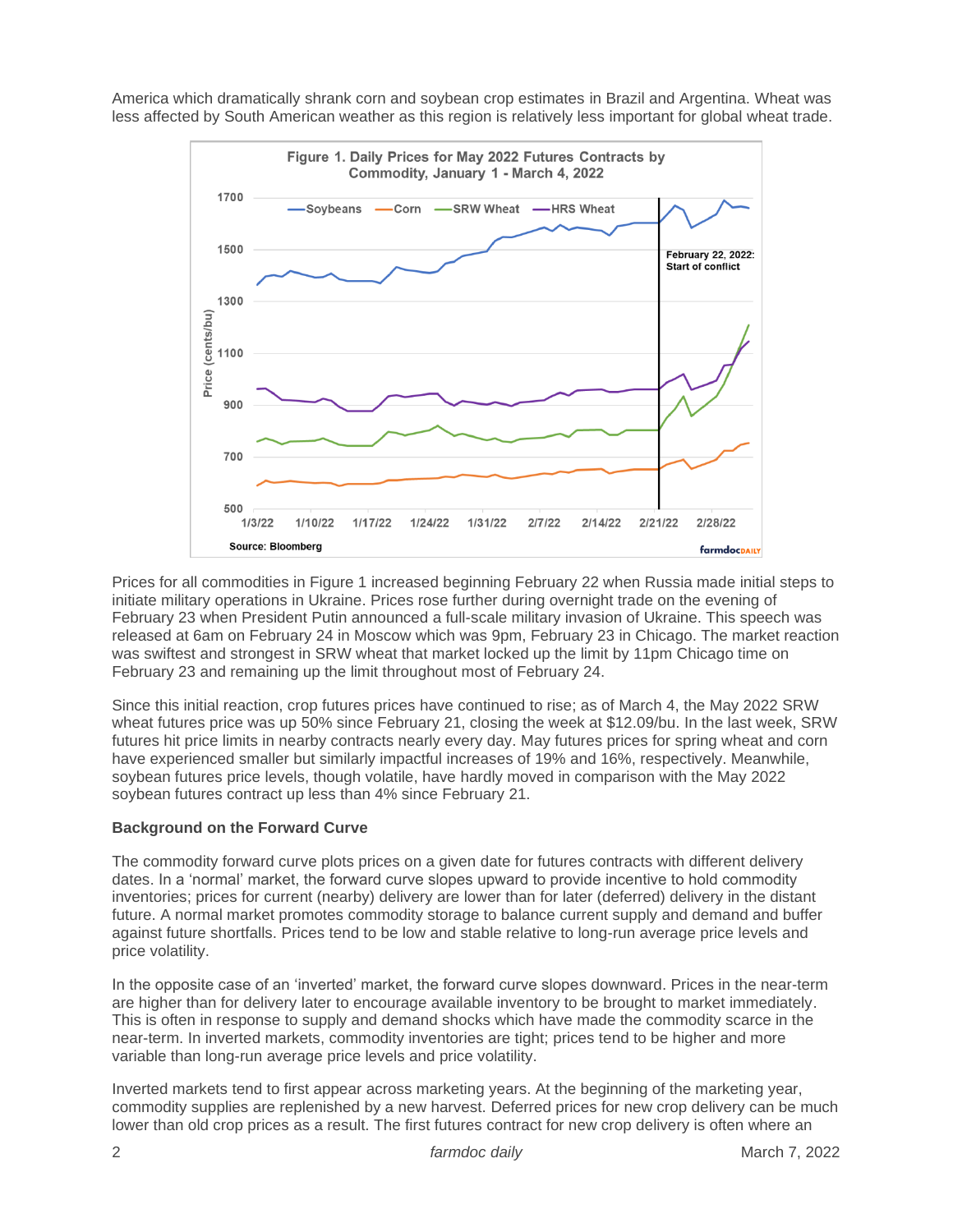inverse is first observed. Spreads between new crop and old crop prices will be negative and the forward curve inverted if new crop production is expected to significantly alleviate commodity scarcity. If supply and demand conditions in the near term tighten further, prices all along the forward curve move to inverse to further disincentivize commodity storage.

## **Changes in Forward Curves since January 2022**

Figure 2 shows the commodity forward curves for SRW wheat, HRS wheat, corn and soybeans in mid-January 2022, just prior to the Ukraine-Russia conflict on February 21, and at the close of trading on March 4. Prices are given for all futures delivery months until the end of 2023. This encompasses the oldcrop 2021/22 marketing year, the new crop 2022/23 marketing year, and the beginning of the 2023/24 marketing year.

Prior to the market disruption caused by the war in Ukraine, inverses were seen between new crop and old crop futures for HRS wheat, corn, and soybeans. Strikingly, the forward curve for SRW wheat was relatively flat; new crop, 2022/23 prices were roughly equal to old crop, 2021/22 prices. This suggests two things: i) current global winter wheat acres were viewed by the market as insufficient to alleviate relatively tight old crop supply and demand conditions and/or ii) the market was alert to the possibility of new crop supply uncertainty related to the conflict in Ukraine which was rumored at that point.

Between mid-January and February 21, the shape of crop futures forward curves was little changed. Price levels increased, especially for soybeans and somewhat for corn, in response to the South American drought. Within a given marketing year, curves were still relatively flat. For corn, soybeans, and spring wheat, new crop supplies were expected to alleviate scarcity and lead to more normal market conditions.

It is important to note that the major difference between winter wheat and other spring-planted crops like corn, soybeans, and spring wheat is that winter wheat acreage cannot be adjusted for the new crop marketing year. The 2022 northern hemisphere winter wheat crop was planted last fall. As of now, the world wheat market has fewer means to respond to supply disruptions from this region. Thus prices for winter wheat must ration a relatively fixed supply across a long period. The bulk of the wheat crop in Ukraine and Russia is winter wheat. In contrast, high prices for corn, soybeans, and spring wheat can draw new acres into production (either from other crops or fallow land).

Between the onset of the war on February 22 and the end of last week, March 4, wheat and corn forward curves have moved from flat or small inverses to being very strongly inverted. Futures prices for delivery in the fall 2023 remain the roughly similar to their levels two weeks ago, but prices for each prior delivery month are higher and the forward curve is now fully inverted . This change is especially pronounced in SRW wheat. The average price difference (or the average slope) on the SRW wheat forward curve is currently negative 26 cents per bushel per month, or an inverse of about 2% of the nearby futures price. The average price differences along the HRS wheat, corn, and soybean forward curves are -1.5%, -1.2%, and -1.1% of the current nearby price respectively. As shown in figure 2, soybean futures prices have increased modestly at the front end of the curve and remained stable at later dates. Increases in corn futures prices have similarly been concentrated at the front end of the curve, though prices for delivery months throughout the 2022/23 marketing year are higher.

How long will these extreme market conditions persist? Prices can only decline and inverses return to normal when available supplies are adequate to both meet current demand and maintain robust inventories. Supply response in the form of increased planted acres and higher yields is the likely means by which this will occur. (Permanent inventory drawdowns in countries like China that maintain large stocks could also spur a move back to normal market conditions, but this is considerably less likely.)

Markets will closely watch spring planting intentions and crop conditions in the northern hemisphere over the next few months to see how well corn, soybean, and spring wheat supplies might respond to current high prices. For winter wheat, supply response cannot come quickly. The demand side of the market will seek alternatives and work to ration extremely scarce supplies, assuming the war continues to disrupt agricultural activity in Ukraine and interrupt the flow of commodities out of Black Sea ports into the 2022/23 marketing year.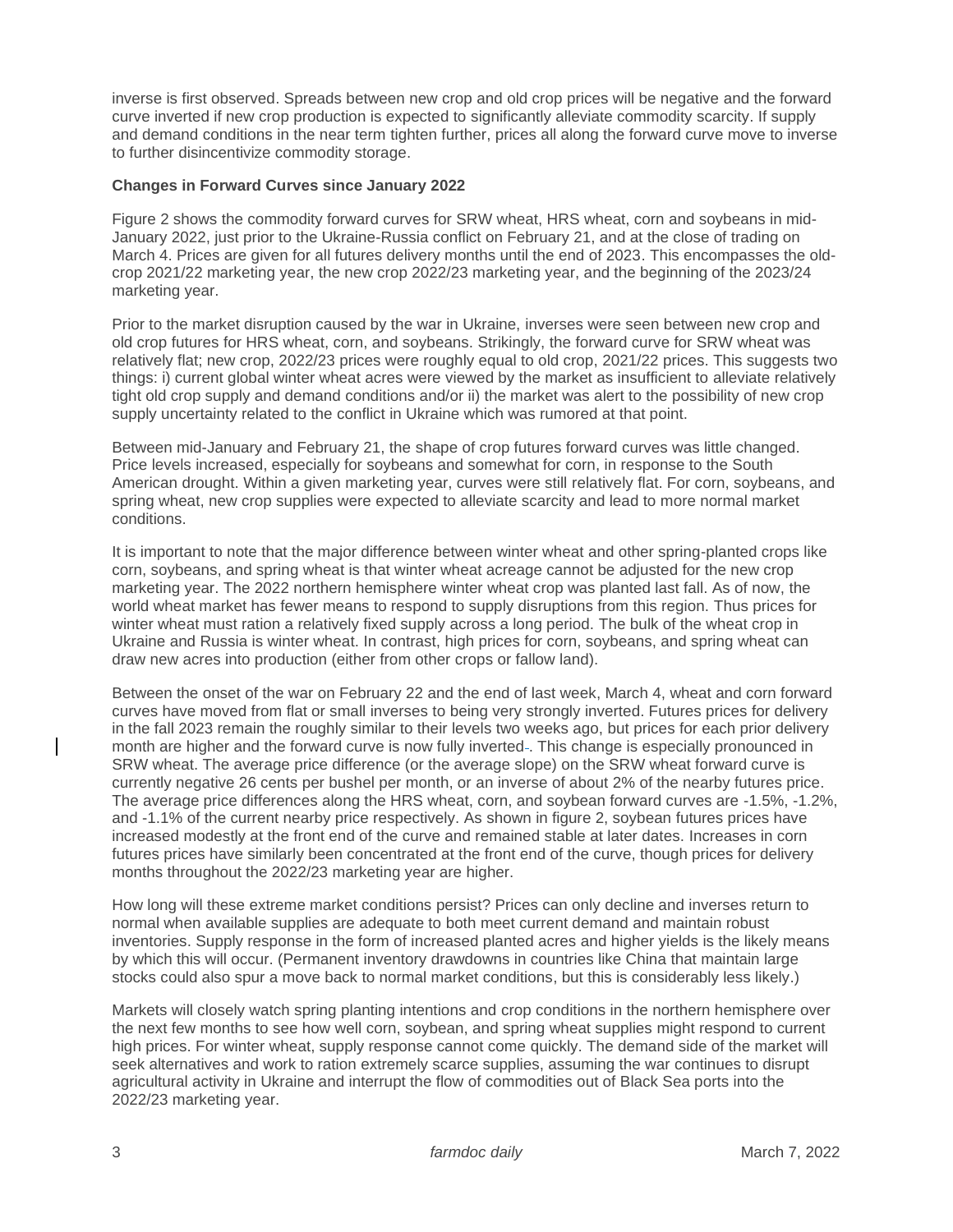